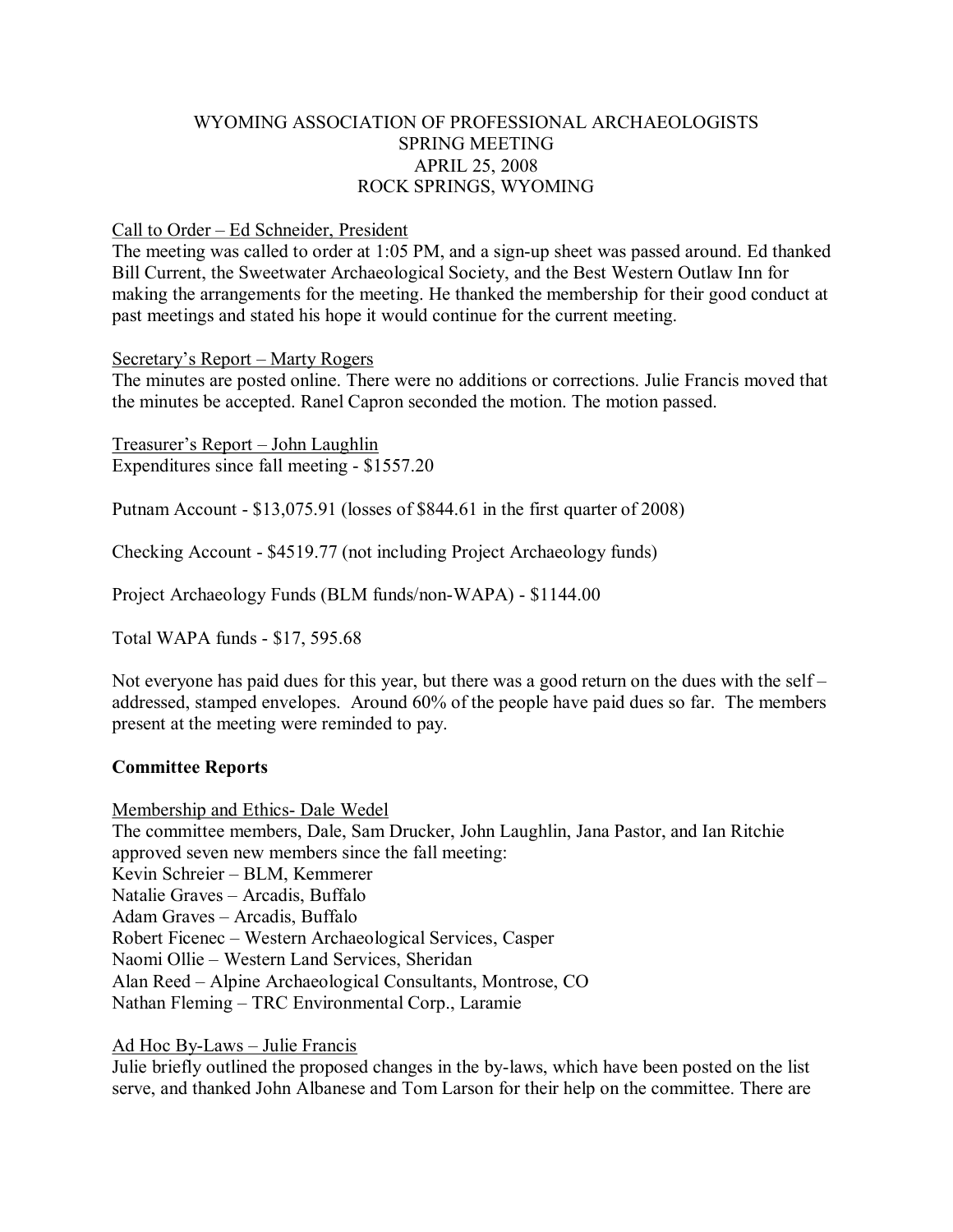printed ballots. Members were reminded not to leave without voting, but voting was pushed back toward the end of the meeting in the hopes more members would arrive by then as by-laws change would require the approval of 60% of the voting membership. They were also reminded not to vote at the meeting if they had already voted online.

## Scholarship – Mary Lou Larson

Julie Francis and Mary Lou came up with the criteria for five students to participate and present papers at the Spring Wyoming Archaeological Society Meeting. They targeted MA students and/or first time presenters. Five people were selected: Orrin Koenig, Liz Lynch, Patrick Mullen, Dora Ridenour, and Bryon Schroeder. They will each receive a \$100 bill when they present. Mary Lou noted that with the meeting being set this close to finals week, many of the students were too busy trying to complete the semester to feel they could devote the time to present. She suggested that an earlier date might get more students to sign up to present.

## **Agency Reports**

## BLM

## Lynn Harrell-Kemmerer

The Kemmerer Field office has a new archeologist. Kevin Shreier joined the staff and WAPA. They have obtained funds to do a feasibility study to do dendrochronology at the Bridger Antelope Trap. This is an Early Historic period trap built from junipers from the adjacent groves. The University of Indiana will do the study in August. She set up the budget to cover several years so that any other BLM offices in SW Wyoming who might have material to contribute they could do so. The study will analyze both the juniper used in the trap and the living junipers surrounding it.

### Karina Bryan – Lander

Karina noted that a new GS9 position would be advertized soon. They are redesigning the visitor use at Castle Gardens taking the lessons learned from Legend Rock. If anyone has ideas of what should be done at Castle Rock, let Karina know.

### B.J. Earle – Buffalo

Buffalo did its usual 200 projects. After work being slowed down by the sage grouse, the staff had the opportunity to work on the backlog. They currently have five archeologists, but one is leaving and one will probably be selected for a lead archeologist position, so they will be having two openings.

### Patrick Walker – Rawlins

The speaker for the Spring Meeting is talking about the Rawlins project at Powder Wash. They have had a lot of data recovery projects with excavations in the last few years so there is a lot of good data now available from the Rawlins area.

#### Dave Vlcek – Pinedale

The Pinedale office hired Rob Schweitzer. The Jonah PA was signed in June last year. The APE covers the entire field and this streamlines permitting. They have 500 square meters of excavation space to investigate any sites or areas within the Jonah Field. They have 40,000 acres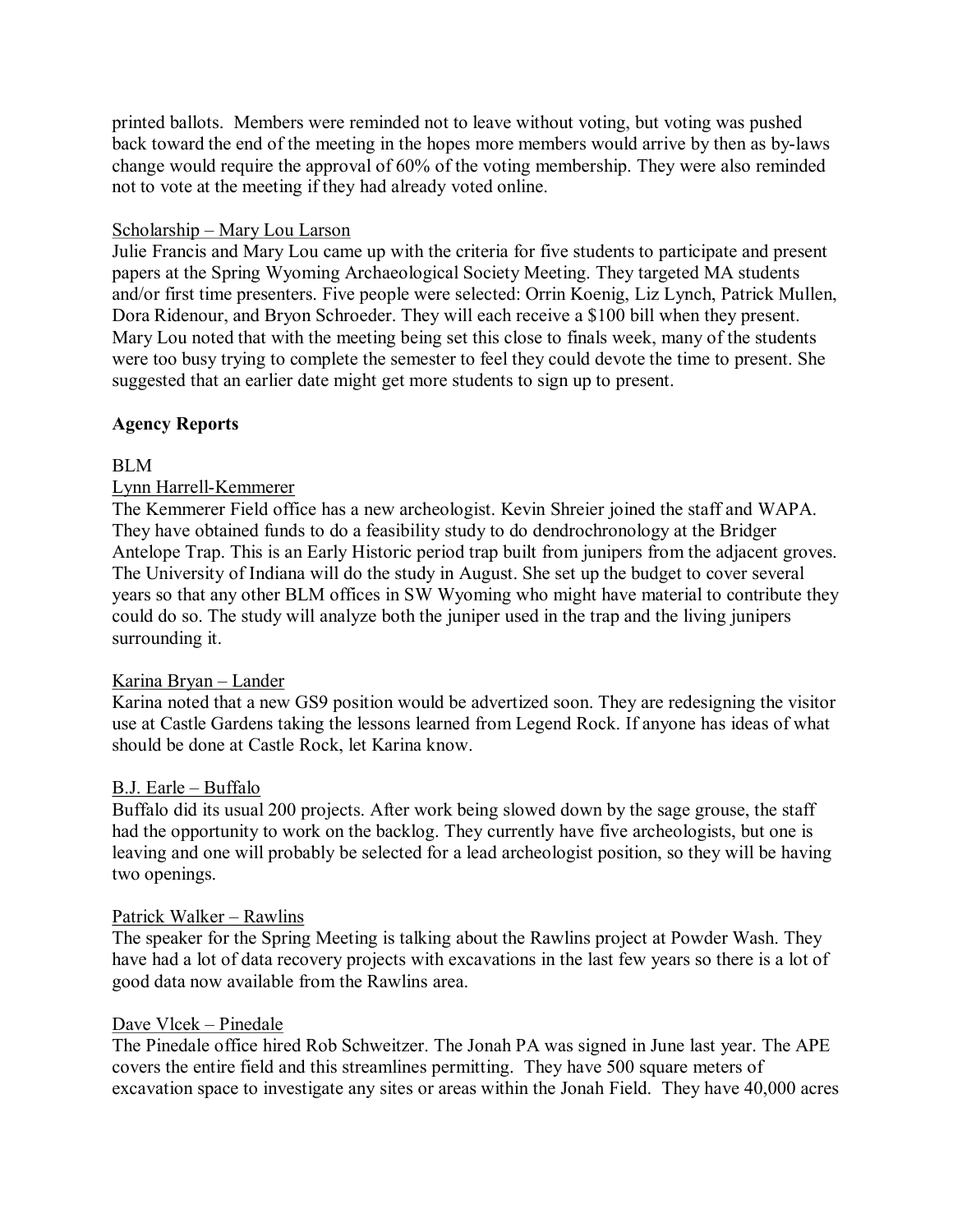with 1000 recorded sites. They look forward to doing some of their larger excavations this year. Hopefully, they will do the Eden site. The Jonah Interagency Office (JIO) was created through the Jonah EIS and they awarded the Museum of the Mountain Man in Pinedale a grant of around \$50,000 to prepare museum and traveling displays, a brochure, and a 40 page booklet on the archaeology in the Jonah Field. Rob Schweitzer spearheaded this. The JIO is also funding some other archaeological investigations. They were given a quarter of a million dollar budget. They were given \$10,000 from Washington for a public dig at Boulder Lake. This will be May 15-17 and is a small recordation and evaluative testing project. Folsom material was found here. Sam Drucker announced that they finished stabilization at the Wardell Site. Danny Walker and Sam Drucker are pursuing National Landmark status for the site. Richard Currit noted that there is money available for research projects in the Jonah, so be sure to contact the Pinedale office or Richard at the SHPO office if you have any ideas for projects.

They have a team to review proposals consisting of members of the Cultural Resources staff in Pinedale, someone from the SHPO office, and someone from Encana.

### Ranel Capron-State Office

Mike Bies and Danny Walker are doing a Pit Project at Legend Rock this summer June 1624. The Archaeology Month calendar is not yet done for the year. If you want copies, let her know. The announcement for Tim's job went out and is a GS 12. Kierson Crume is now the archeologist in Cody.

## Judith Reed – State Office

There is a Site Stewardship class in Cody on May 15-16. Joe Daniele of the SHPO will be doing this. The Buffalo Bill Historic Center is partnering with the BLM and SHPO, and the USFS might become a full partner. The program is to train volunteers to monitor endangered sites.

## SHPO

## Mary Hopkins – SHPO

Mary first addressed the things that would most affect the consultants:

- 1. She announced that they are working with the Office of State Land and Investments to institute a permit applications process and a collections policy. State statutes state that it is a felony to remove artifacts from state land without permission from the Land Board, and a permit form would keep consultants from getting into trouble. A new form is being worked on and is currently under review by the attorneys.
- 2. Mary, Danny, and Mark are working with Ed McAuslan and Tom Ferguson of the Fremont and Albany County coroner's offices on writing human burial statutes. They met recently with the legislative committee in Douglas and it sounded like the language changes the coroners are proposing are not problematic to the legislature at this stage. One of the issues they want to ensure is the funding for proper investigation and a list of designated anthropological professional contacts throughout the state. Be thinking about it if you might like to be placed on this list. They will let the membership know if they need any support on this issue.
- 3. During the last session of the legislature State Parks and Cultural Resources was studied by the Travel, Recreation, Wildlife and Cultural Resources Interim Committee. They testified for them three times in terms of the needs for the SHPO's Office. After that they went before the Joint Appropriations Committee. They ended up with \$100,000 for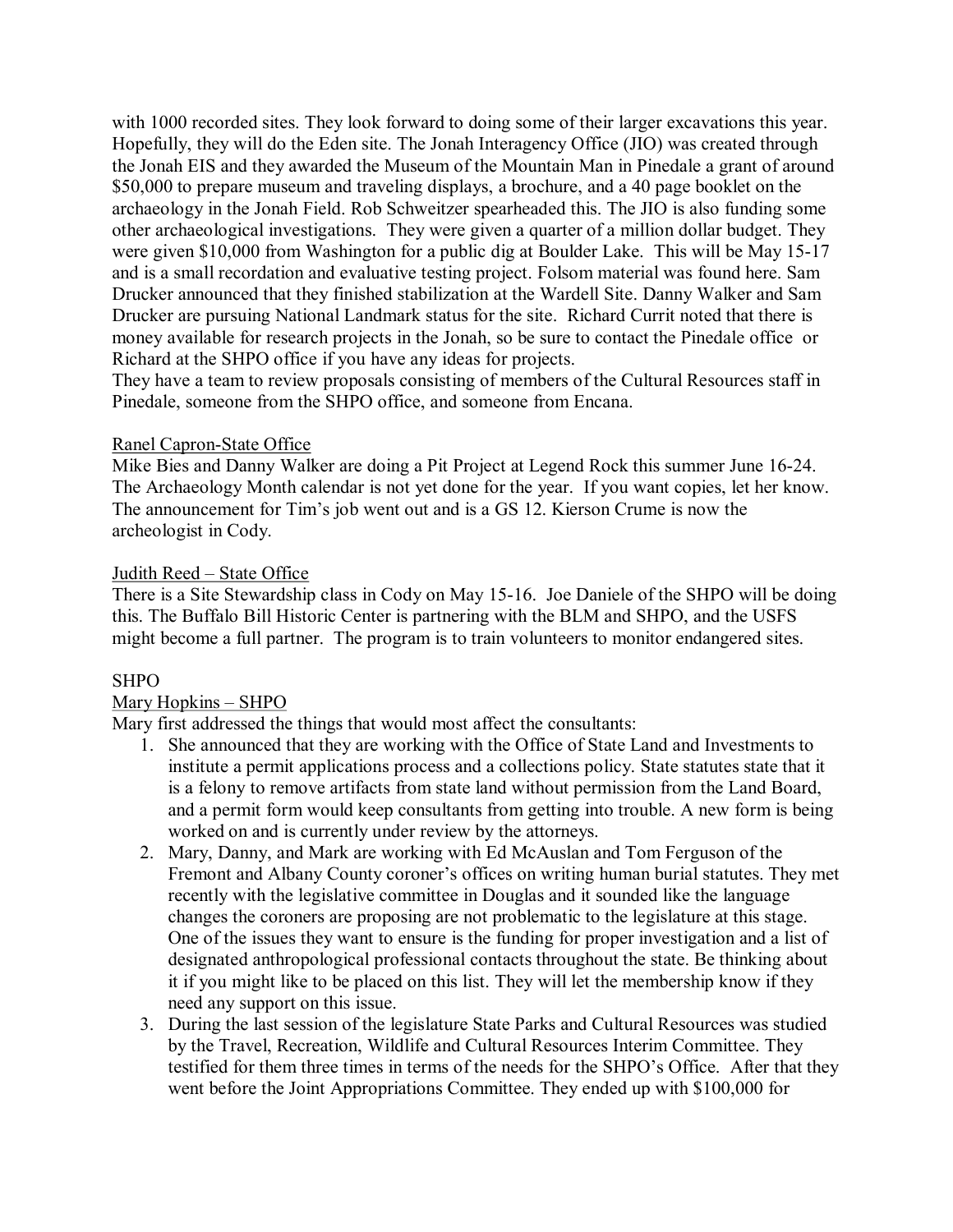architectural assistance throughout Wyoming. They are partnering with Main Street on this. If you have an historic building that you want an architect to come and evaluate, they will have the resources to send one to you. Downtown main streets are the top priority, but if you have a rural building they probably will have funding to help evaluate it. They got \$436,000 for the context development for the next biennium. They also asked for two full time positions, and one was granted but had to be shared with the Cultural Trust Fund. They didn't actually get anyone to work on Section 106 review. The Cultural Trust Fund received an additional \$1.5 million. This is a good way to get funding for archaeological research. They are being tagged for study by the legislature once again this year, and they will be studying cultural heritage tourism. They are looking at the success story of what was done at Legend Rock. The agency is planning the budget to look at cultural heritage tourism needs. The agency hopes to get funding for the things they didn't get last year. They asked for funding for a second curator position at the university, for funding for the site stewardship program, and for outreach funds for archaeology and education. The legislature and the JAC seemed to have an understanding and appreciation for what the agency does.

- 4. The next National Register Review Board meeting will be Laramie during the Plains Conference. They are trying to target more archaeological nominations. John Laughlin is working on the Finley Site nomination and Richard Currit is working on the Lookingbill Site nomination. If you have a site that you feel qualifies for nomination, SHPO has the staff resources to follow through with the nomination.
- 5. Last year Wyoming was one of seven SHPOs to receive a Preserve America Award. They are setting up 20 different historic preservation 101 training sessions around the state. If you are interested, Audrey York is coordinator of the CLGs. The training sessions are open to anyone. The National Trust for Historic Preservation is sending specialists from their Preservation Leadership School, and they will be conducting the training.
- 6. The Cultural Records Office is just about done with an upgrade to send their GIS data out to BLM field offices and consultants. The BLM state office has to review and approve the changes to the GIS applications. You will be able to download data from them and do a direct connect to their GIS CR data. Ross Hilman is the person who completed the work on this project. If you are not on the WAPA or SHPO list serves, be sure to contact Mary as she will be sending out the information on the system through the list serves.
- 7. The Wyoming Historic Preservation Plan was completed and approved by the National Park Service this year and is good for the next seven years. It is a comprehensive state plan which was led by Judy Wolf. They have plenty of copies available for anyone who did not receive on and might want one.
- 8. The National Park Service took them off of full review. This will result in less paperwork and time spent by the office.
- 9. Training is scheduled for the Homesteading and Ranching in the Powder River Basin context. Dr. Mike Cassidy will be leading the sessions. They are the initial training sessions and will also explain the contexts and how they are to be used and how National Register Nominations are reviewed.
- 10. They are also sponsoring Preserve Wyoming 2008 with Wyoming Main Street. This is a statewide historic preservation conference held May 14-16 at the Plains Hotel in Cheyenne. At the banquet on Thurs. night, John Albanese will be receiving an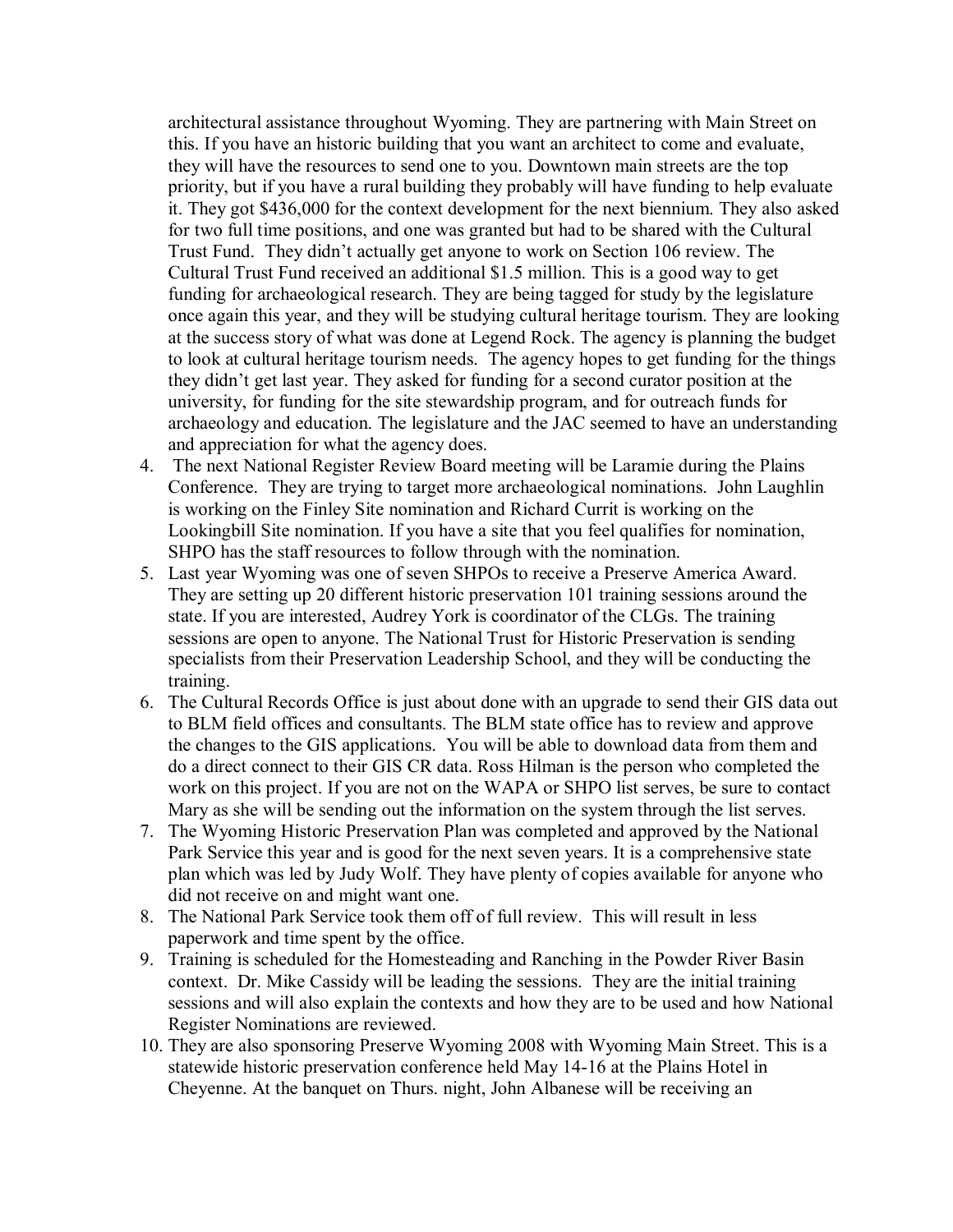achievement award along with Jim Davis of Evanston, and Bill Dubois of Cheyenne. May is National Historic Preservation Month and Judy created posters which feature the Round House in Evanston which is being restored and will be use for local government offices. May 3 will be the celebration of the  $75<sup>th</sup>$  anniversary of the New Deal at Guernsey State Park. The park is the epitome of the New Deal with extensive stone work and a display in the museum done by CCC workers. Betsy Bradley is the new architectural historian on the SHPO staff and is responsible for architectural and tax issues.

11. Jeff Overturf of the USFS Regional Office in Denver is working with SHPO on a Programmatic Agreement. The NRCS PA is also in draft form. On the Atlantic Rim PA, they are meeting to talk about mitigation. They have an agreement from Anadarko to produce an hour long PBS program on the trails on the rim. The BLM and SHPO are also meeting to try to develop mitigation strategies for working with wind energy

Mary was asked by Ed to clarify when it would be necessary to obtain a permit to work on state lands. Mary pointed out that according to state statutes; you need the permission of the State Land Board to cross state lands. This has never been enforced before, but the form being developed will cover inventory and collection. It will not be a blanket permit but will be specific to the project. You will have to tell them where you are going and why. According to state statutes, it is a felony to collect artifacts from state lands without permission. SHPO is trying to cover consultants and protect them from this possibility with the new permit application form. She anticipates that the form will be ready in a month or two, and it will be posted on both the State Lands site and the SHPO site. SHPO is planning a session at the Plains Conference which will cover all of the PAs with various boards and agencies and spell out what you should or shouldn't do in each jurisdiction. "State lands" for the purpose of the new permit only pertains to State Land Board land. Mary stated that consultants should continue with any current projects until the new permitting process is in place. One reason for the permit is to clarify that the UWAR has the right to curate the artifacts from state land. The permit will be project specific as that is the way the State Lands Board wanted it. Patrick Walker wondered if the survey and collections permit could be tied to the right-of-way permit. Mary and Danny replied that the State Land Board wants the archaeologists to submit the application as they want to know who is doing the work. Currently, no permit fee is planned. They will require a standard report and a list of what was found on their land only. Reports will be subject to SHPO review. Danny asked for everyone's help and patience for the first year or so until the bugs are worked out. SHPO is also working on a PA with the State Game and Fish.

### Danny Walker – OWSA

The survey section of OWSA has a really busy field schedule. They are working with the NPS on the Nez Perce Trail project and Yellowstone National Park work along with various other projects.

Danny is working with the BLM on a PIT Project this summer at Legend Rock. This will be the first BLM sponsored PIT Project in the state. There were 49 applications for eight positions. The project volunteers will record rock art BLM and private sections of the site area in a manner similar to how Danny and Julie Francis recorded the rock art on the state land section 20 years ago. There will be over 30 people all together at the site working for two weeks. The BLM is providing in-kind and other funding for the project. People are coming from the Denver as well as the local office.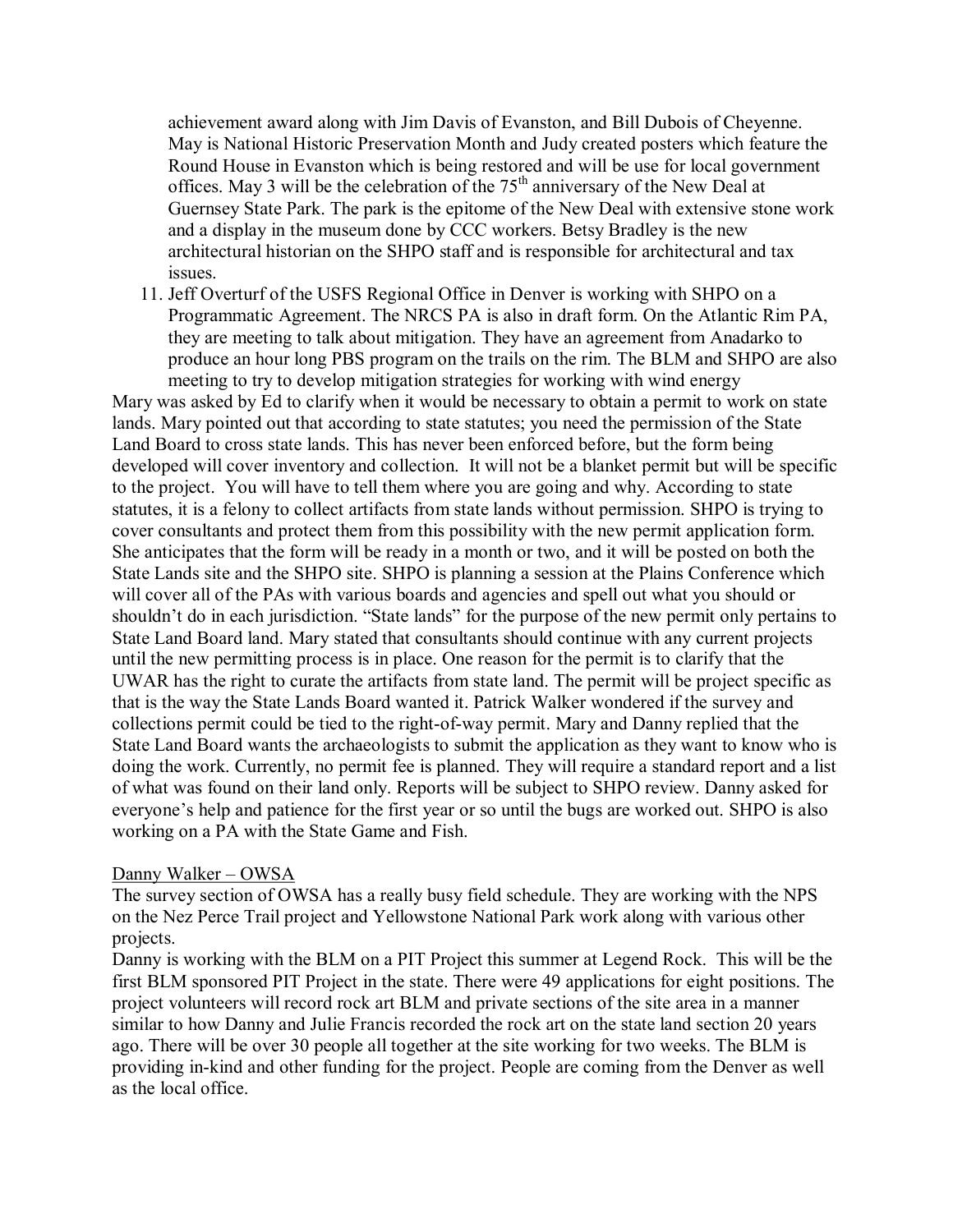They will be starting a metal detector survey for the Battle of Red Buttes in Casper looking for the actual battle site and mass grave where Sgt. Custard and 21 of his men were massacred in 1865. The project is being funded by the Natrona County CLG and will last ten days. Let Danny know if you are interested in participating.

Danny reminded everyone that he had copies of the *Medicine Lodge Creek* book for sale at \$75 plus tax.

## Marty Rogers – Curation

The University of Wyoming Archaeological repository is continuing to inventory older collections for the BOR and the BLM. The Black Hills National Forest also called and asked for an estimate of what collections were at the repository from their lands.

Two graduate students are washing, organizing and cataloging the current collections from Wardell. Doctoral student Dora Ridenaur will be analyzing the collection and writing up the site for her dissertation and helping Sam Drucker and Danny Walker write the National Historic Landmark Nomination.

Danny and Marty conducted a cataloging and curation seminar for federal employees and private consultants before the meeting today. They would be happy to conduct seminars in other locations if needed.

UWAR is aiding the Black Thunder Mine in creating a museum display of artifacts collected from the mine area at their headquarters. A Frison display was created for the Western History Museum of Lingle. We would be happy to help any other community with loans of artifacts or expertise for permanent displays or with traveling displays.

There are 645 requests for next numbers from sites currently in our database. This means that there are at least that many collections in the process of being prepared for curation. Our future looks busy.

### Judy Wolf- National Archaeology Month

Judy has copies available of this year's poster which features Medicine Lodge Creek. She had originally planned to feature Castle Gardens, but the Native Americans had some issues with that. She also has hats, t-shirts, and chef's aprons for sale and reminded members that whatever they buy goes back into funding Archaeology Month. The Mummy Cave poster took second place at the SAAs. This is the 11<sup>th</sup> year in succession that Wyoming has won an award.

### WYDOT

Julie Francis – WYDOT

Things are a little crazy at WYDOT. There are a lot of projects, but with the rapidly changing costs of fuel it has caused pandemonium in project development and scheduling. What they are going to do when is completely up in the air. They are working on a couple of projects around Casper on the West Belt Loop. They are working on a MOA for that. Julie is hoping that they will be doing data recovery on the Game Creek Site in 2009 (maybe).

Office of Surface Mining Dale Herbert - OSM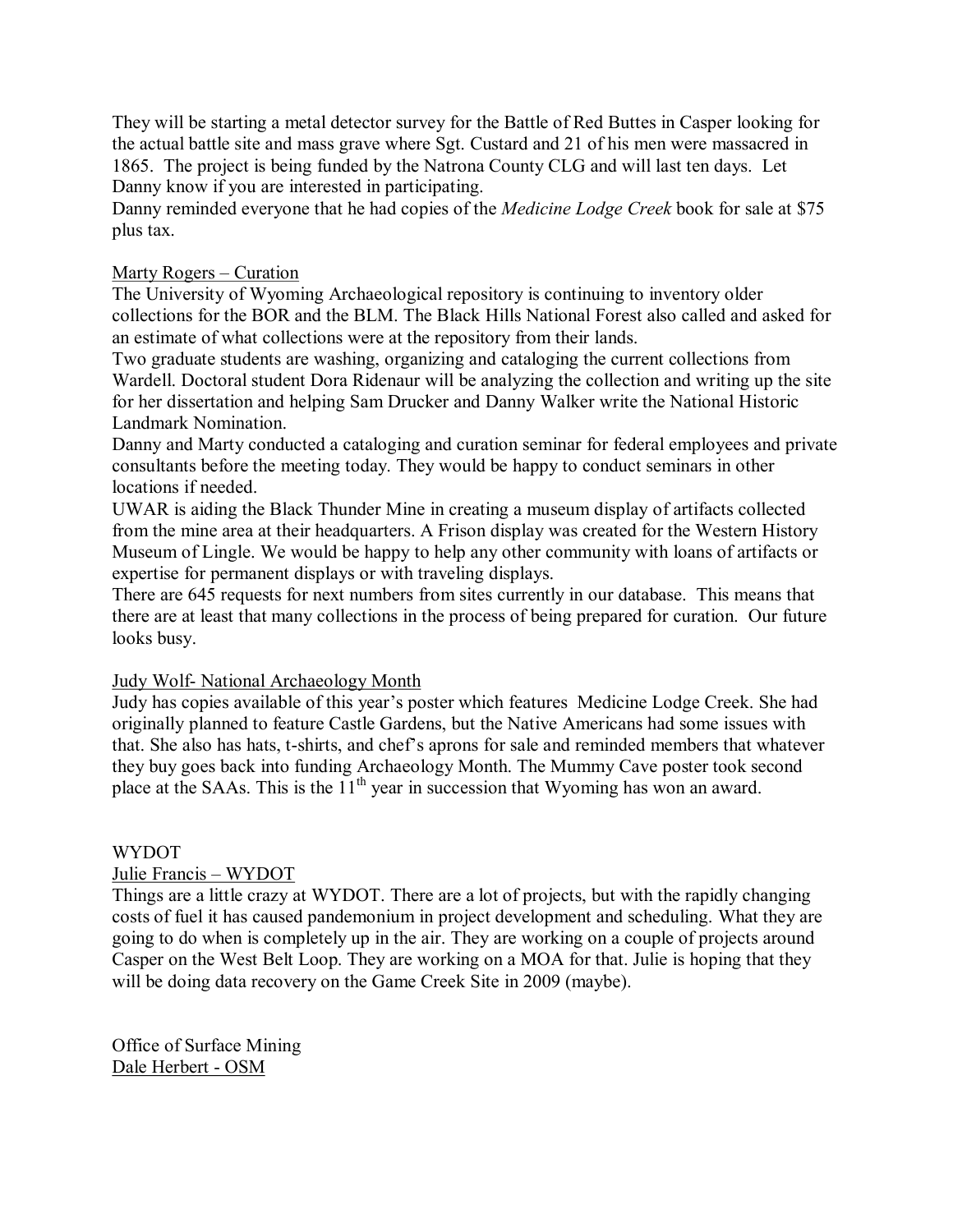Dale previously worked for GCM out of Butte. He is going to take over the duties at the Casper Field Office.

National Resources Conservation Service

Rory Becker – NRCS

Rory has taken over from Jay Meyer, and the office has been moved to Casper. Instead of one training session, this year they will have three. They are working on completing a PA and doing more training of field personnel. Rory wants to have better communication with the BLM and asks for their patience.

## **Contractor Reports**

## Greer Services – Mavis Greer

The year 2008 marks 30 years that John and Mavis have been in business. They have cut back on the amount of work that they do, but they still do enough to support their rock art research. They are putting together a rock art database that they hope will show them what sites may need further recording. In their spare time they will go out and update the site forms. They have a good rock art library, and if anyone needs to look at it they can contact the Greers.

### John Albanese

John has retired from survey work but is still doing geoarchaeology.

## Western Archaeological Services – Jana Pastor

They are busy and involved in a large pipeline project. They have been instrumental in the Atlantic Rim PA working with the Rawlins office and Mary. They have quite a few data recovery reports which have come out recently.

### Metcalf Archaeological Consultants – Anne McKibbin

They are trying to stay one step ahead of the natural gas industry. They are currently working in Kemmerer, Rock Springs, and Rawlins.

### TRC – Jim Lowe

TRC has been busy. They finished a couple of large seismic projects and are also doing towers and wind farms, well pads access for BP, and data recovery. Lance and Jim finished a four volume overview of the Rawlins Cultural Resources. Nathan is working on the Powder River Basin Railroad. They are doing Native American consultations and National Register evaluations on surveys. They did a pamphlet for elementary education as mitigation for the Lysite project.

### Alpine Archaeological Consultants – Alan Reed

They are working on a couple of natural gas pipelines. One is south of Wamsutter and the other is in the final stages of mitigation and parallels I-80.

### SWCA – Scott Philips

They have 12,000 acres across the state this year. They are finishing one EIS, in the draft on a second, and about to start a third at Cedar Ridge. They expanded their Native American consultation program. They hired two former THPOs. They are expanding their Historical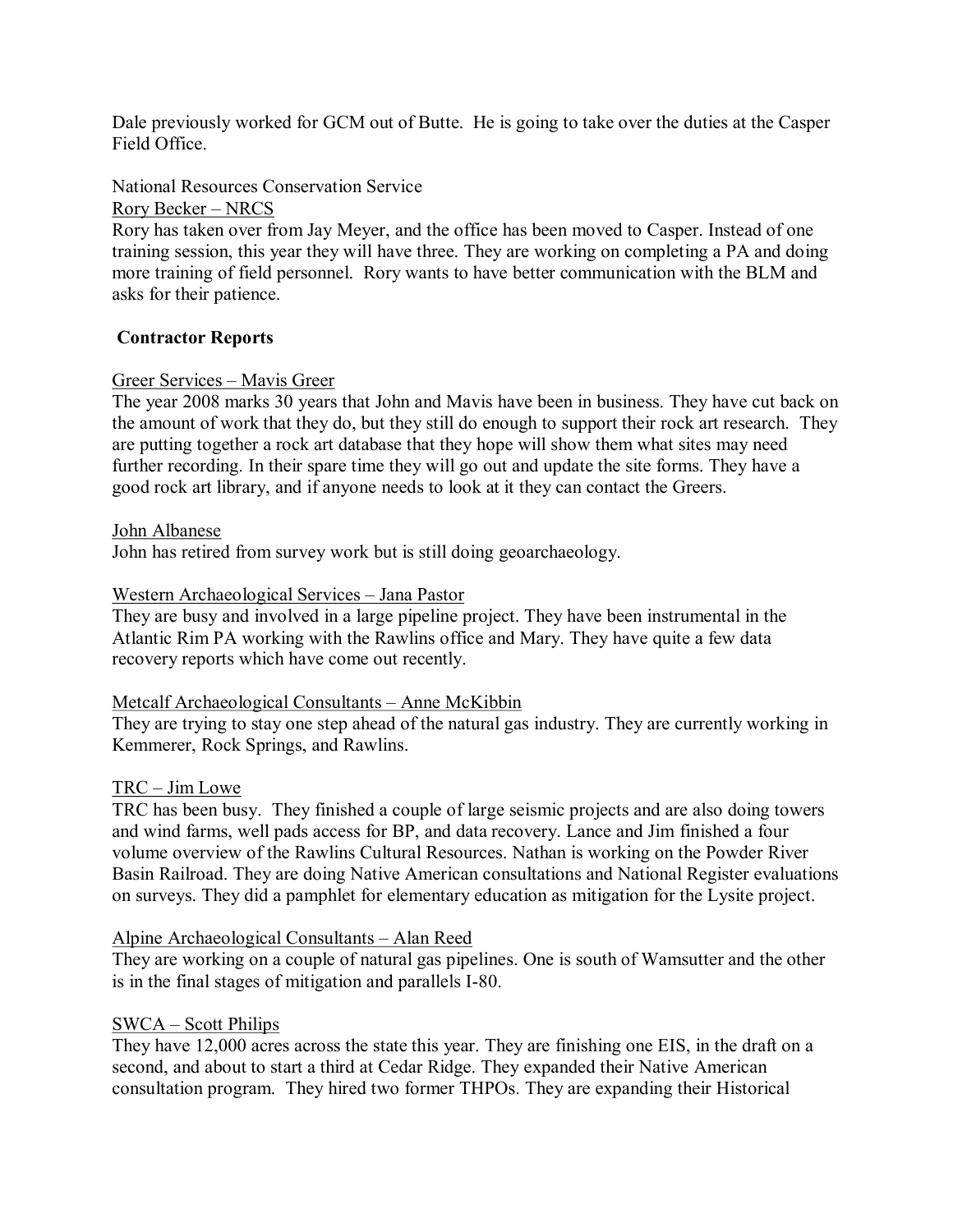Architecture program with public historians on board. The Sheridan office is doing CBM and wind energy work.

### **Old Business**

## WAPA Newsletter – John Laughlin

The list serve has been experiencing difficulties lately, but Sam Trautman is working on it, and it seems to be working now. There is nothing new to report on the web site.

### Wyoming Archaeologist – Danny Walker

Danny just mailed out two issues. He has enough articles for two more which will bring him up to a year ago. Coming out of the field season, however, he will be three issues behind. Please submit articles. Carolyn Buff would like to not have to listen to all of the libraries wondering where their copies are.

## Donations

The donation was made to the Frison Institute in honor of Rhoda Lewis. According to Mary Lou, they now have in excess of \$20,000 in a scholarship fund for non-traditional students. This includes the state matching funds. She anticipates that they will be able to give \$750-1000 to a student next year.

The Brad Humphrey Fund paid \$100 each to five students who came to the WAS Spring Meeting to present papers.

In regard to the donation for Tim Nowak, the possibility of donating to the Site Stewardship Program was raised. The BLM could not be responsible for holding such funds, but the SHPO said they could hold and administer the funds. Julies Francis moved that donations in the memory of Tim Nowak for the Site Stewardship Program would be held by the SHPO office in a separate account. Lynn Harrell seconded the motion, and it passed. It was decided to let John take a good look at our finances and let us know at the Fall Meeting if we could afford a \$500 donation like the one in honor of Rhoda Lewis.

## Archaeology Channel – Ed Schneider

Ed reminded the members that the Archaeology Channel had asked for a donation of \$250 in return for which we would receive a link to our web site. He stated that the board had decided that this would not be a good investment of our funds. John told the members that the site was essentially for educational materials, and that it was a good site. Ranel agreed with his assessment. John asked members to send him links we could add to our website. Dave Vlcek moved that we tell the Archaeology Channel no thanks. Gene Munson seconded the motion. The motion passed.

At this point, the ballots were passed out for the changes to the by-laws and members were reminded that, if they had already voted by email, they should not vote again. At the end of the break, it was announced that the amendments to the by-laws had passed.

## **New Business**

Plains Conference/Job Fair – Mary Lou Larson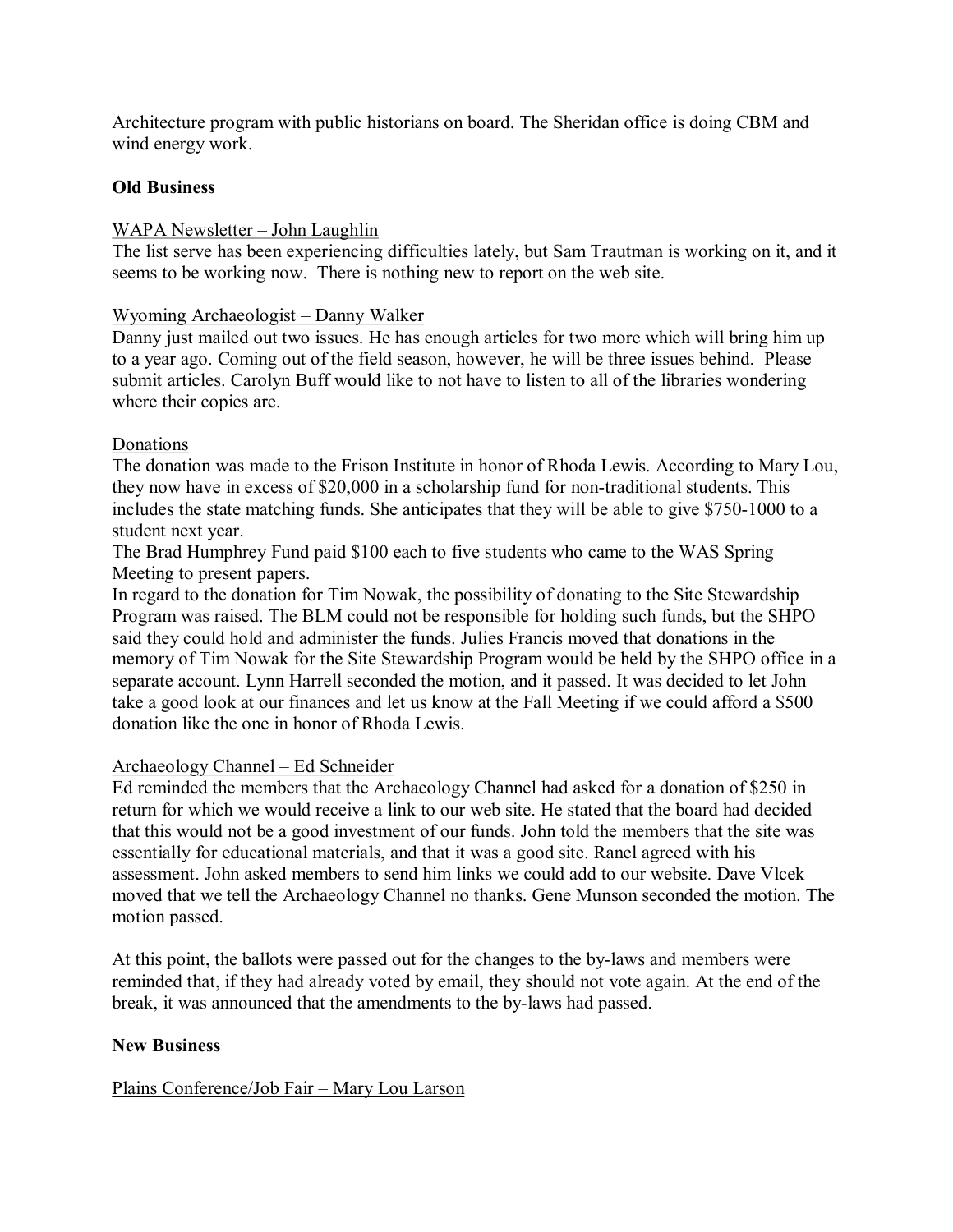Mary Lou asked everyone to the Plains Anthropology Conference which is tied into the Wyoming Archaeology Month speaker as well. Monday, Sept. 29 will be the Wyoming Archaeology Month speaker. Dr. Gustavo Politis will give a talk entitled *Pre-Clovis, Para-Clovis or Post-Clovis? The Early Peopling of the Southern Cone of South America* at 3 PM in the Ag Auditorium. He will also be the banquet speaker for Plains talking on ethnoarchaeology he has done on the last hunter-gatherers in South America. The Plains Conference will be held at the new University of Wyoming Conference Center, Hilton Garden Inn from Oct. 1-4. There are a lot of new hotels in Laramie, so there will be room for all. You can go to the Plains Anthropological Society web site for details. All abstracts should be in by the end of Aug. Sponsors are the Anthropology Department, the Frison Institute, Office of the Wyoming State Archaeologist, State Historic Preservation Office, Wyoming Highway Department, and University of Wyoming Graduate Students.

Ed asked that they hold a Job Fair at the conference. Mary Lou said to let her know closer to the conference and she will try to get a space for it.

## Wyoming History Day – Marty Rogers

Since Danny was out of town, Marty judged in his place for the WAPA and WAS awards. She talked it over with John, and decided to stretch the connection to archaeology. The WAPA award went to Isaac Bryant, Spring Creek Elementary, Laramie, *Jackson and Georgia vs. The Cherokee Nation,* teacher Koren Burling. This was a well researched paper that explored the issues behind the Trail of Tears incident. The WAS award went to a Tessa McCardell, Poison Spider Elementary School, Casper, *Civilian Conservation Corps,* teacher Dana Curtis. This was a paper on the CCC work done in Natrona County. It included pictures of the works as they are today, and the student talked about how she and her father used a metal detector to search for artifacts near the CCC canal near their house. Marty felt that if we gave students awards for projects just in the general area of archaeology, they might be encouraged to go a little further into archaeology.

Ranel said that the BLM used to mail out packets for Wyoming History Day. If we would ask Kori Livingston to send them to her they will put in a flyer stating that help is available on archaeological subjects and send them out. Ed thought that students weren't well informed on what special awards were available. Members were encouraged to contact the county organizers or teachers and encourage archaeological entries and offer to help students. Dave and Sam pointed out that five students from the Pinedale/Big Piney area went to nationals last year.

### Site Stewardship Program – Joe Daniele

Last year the BLM and SHPO decided to partner in a program out of the Pinedale Field Office. Sam Drucker, John Laughlin, and Joe worked on it and it was a learning process for all. The state has enough time to devote to this project that other sites can be added. Just let John or Joe know if you have a site in mind and they will do a tutorial. Stewards only have to go out to a site about once a month. They are going to Cody next month where Keirson has 19 people lined up for six hours of classroom training the first day and on site training the second. They get a booklet and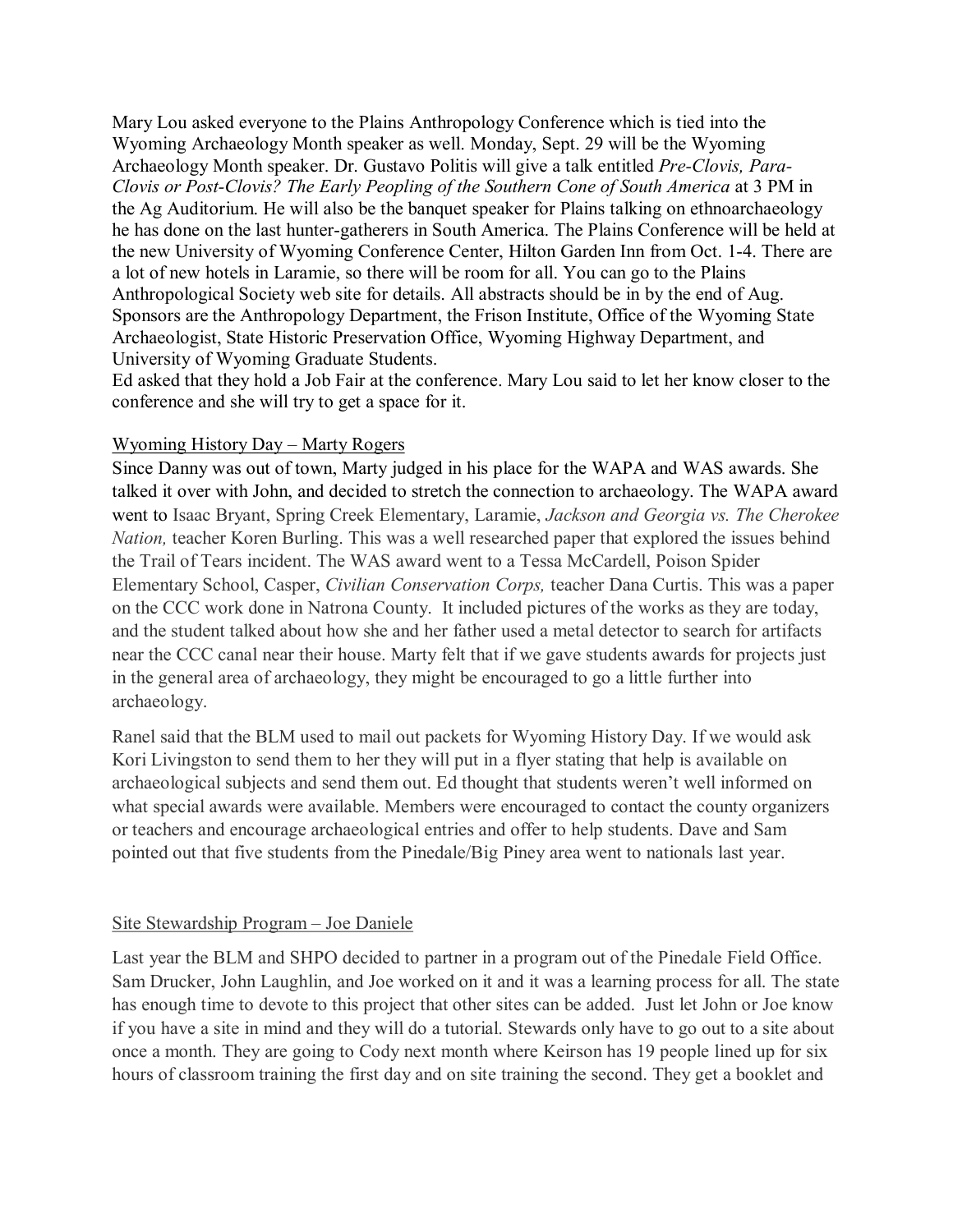instructions for filling out a monitoring form. They do have to sign a confidentiality agreement form for the BLM

## New BLM Stipulations – Ranel Capron

There will be a contractor meeting next week at the BLM office where the stips can be discussed in detail. They have a power point presentation. They had a meeting in March in Buffalo and it was decided that some of the new stips have to be rewritten; Part 3 b., specifically, regarding the exact dates of field work and the 10 day time frame. Under Part 3 j., talk with the field archaeologist if there is some reason you need to modify the field methodology and it will prevent you from directly supervising. Part 3 o., regarding NAD 83, it has been around for a long time, and the Buffalo Field Office GIS person said they could take it in any form and convert it. Ask the field office if there is a problem. A lot of the new stips are taken directly from the 2004 national regulations. Under Part 3 s., Ranel said to contact the BLM if you need an extension. She also wanted everyone to be aware that if there are wildlife (sage grouse, etc) or fire restrictions in an area, your permit may be temporarily suspended until those restrictions are lifted. Lynn Harrell said that, as she read the restrictions, the sage grouse restriction applied only to excavation and not survey. This may vary from field office to field office, so you need to communicate with the relevant field office. In regard to the report for the project component should only show where the project is and where sites are in relation to the project. The site should be only a circle on the map with no indication of where features and artifacts are. Don't state that a site is eligible or why it is eligible or what is on the site. Give no site information that allows them to go back and find the site. For private landowners, they can have a copy of the report on sites on their land only. They cannot be given information about sites on BLM land. All of the issues will be discussed in detail at the contractor's meeting next week.

When you are working in the field, if you see a looter, do not confront them yourself. Call the local BLM office, and alert them. Provide license plate numbers if possible. The rangers will be sent out to handle the situation.

# Nominations for New Board/Nominations Committee

Ed reminded everyone that the board's two year terms would be up at the Fall Meeting. He said we are now accepting nominations. Lynn Harrell agreed to chair the Nominating Committee. Ranel Capron and Scott McKern volunteered to help her.

## Fall Meeting

The fall meeting is planned for Tues., Sept. 30 in conjunction with the Plains Conference. The board will coordinate with Mary Lou on arranging a room for the meeting.

The meeting was adjourned at 4:04 PM.

Those in attendance: